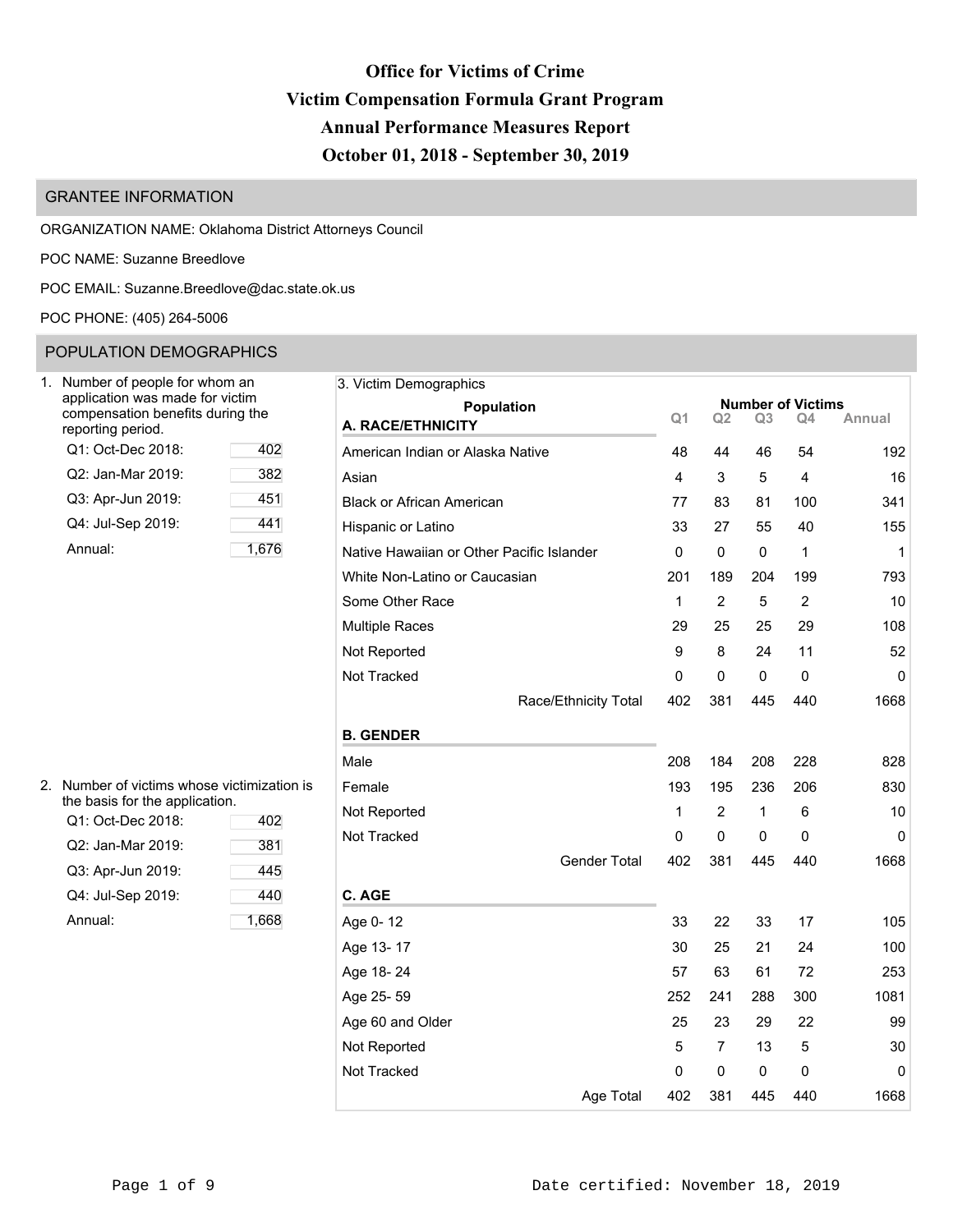# PERFORMANCE MEASURES

Q1: Oct-Dec 2018:

Victims and indirect victims generally count as separate applications

Q2: Jan-Mar 2019:

Victims and indirect victims generally count as separate applications

# 5. Number of new applications **received** during the reporting period

| the reporting period |       |
|----------------------|-------|
| Q1: Oct-Dec 2018:    | 402   |
| Q2: Jan-Mar 2019:    | 382   |
| Q3: Apr-Jun 2019:    | 451   |
| Q4: Jul-Sep 2019:    | 441   |
| Annual:              | 1,676 |

## 6. Number of applications **approved** during the

| reporting period. |       |                                                                       |     |
|-------------------|-------|-----------------------------------------------------------------------|-----|
| Q1: Oct-Dec 2018: | 252   | 8. Number of applications received for<br>during the reporting period |     |
| Q2: Jan-Mar 2019: | 327   | Q1: Oct-Dec 2018:                                                     | 546 |
| Q3: Apr-Jun 2019: | 345   | Q2: Jan-Mar 2019:                                                     | 501 |
| Q4: Jul-Sep 2019: | 252   | Q3: Apr-Jun 2019:                                                     | 507 |
| Annual:           | 1,176 | Q4: Jul-Sep 2019:                                                     | 524 |

4. Based on your program's general procedure, 7. Number of applications **denied/closed**. (i.e., applications that were not approved) during the reporting period.

| Q1: Oct-Dec 2018: | 218 |
|-------------------|-----|
| Q2: Jan-Mar 2019: | 170 |
| Q3: Apr-Jun 2019: | 234 |
| Q4: Jul-Sep 2019: | 162 |
| Annual:           | 784 |

# Q3: Apr-Jun 2019: Reason(s) for denial or close status applicable for the reporting period:

| Victims and indirect victims generally count                           |       | <b>Population</b>                                                                                                         |     |          |              |       | <b>Number of Victims</b> |
|------------------------------------------------------------------------|-------|---------------------------------------------------------------------------------------------------------------------------|-----|----------|--------------|-------|--------------------------|
| as separate applications                                               |       |                                                                                                                           |     | Q2       | Q3           | Q4    | Annual                   |
| Q4: Jul-Sep 2019:                                                      |       | A. Application not filed within time limit                                                                                | 6   | 4        | 11           | 6     | 27                       |
| Victims and indirect victims generally count                           |       | B. Failure to report to police                                                                                            | 3   | 4        | 10           | 3     | 20                       |
| as separate applications<br>Number of new applications received during |       | C. Failure to cooperate with law enforcement,<br>victim/witness coordinator, and/or other official<br>required by program | 52  | -35      |              | 45 41 | 173                      |
| the reporting period                                                   |       | D. Incomplete information                                                                                                 | 0   |          | 7            | 4     | 18                       |
| Q1: Oct-Dec 2018:                                                      | 402   | E. Contributory misconduct                                                                                                | 29  | 21       |              | 27 26 | 103                      |
| Q2: Jan-Mar 2019:                                                      | 382   |                                                                                                                           |     |          |              |       |                          |
| Q3: Apr-Jun 2019:                                                      | 451   | F. Ineligible crime                                                                                                       | 24  | 11       |              | 26 28 | 89                       |
| Q4: Jul-Sep 2019:                                                      | 441   | G. Ineligible application                                                                                                 | 104 | 88       | 108          | -45   | 345                      |
|                                                                        |       | Other                                                                                                                     | 0   | $\Omega$ | $\mathbf{0}$ | 9     | 9                        |
| Annual:                                                                | 1,676 | Denial explanation:                                                                                                       |     |          |              |       |                          |
|                                                                        |       | Qtr 4: Award would benefit the offender (1) and Duplicate Claim (8)                                                       |     |          |              |       |                          |

## 8. Number of applications received for Sexual Assault Forensic Examinations during the reporting period Q1: Oct-Dec 2018: 546

| Q3: Apr-Jun 2019: | 345   | Q2: Jan-Mar 2019: | 501   |
|-------------------|-------|-------------------|-------|
| Q4: Jul-Sep 2019: | 252   | Q3: Apr-Jun 2019: | 507   |
| Annual:           | 1,176 | Q4: Jul-Sep 2019: | 524   |
|                   |       | Annual:           | 2,078 |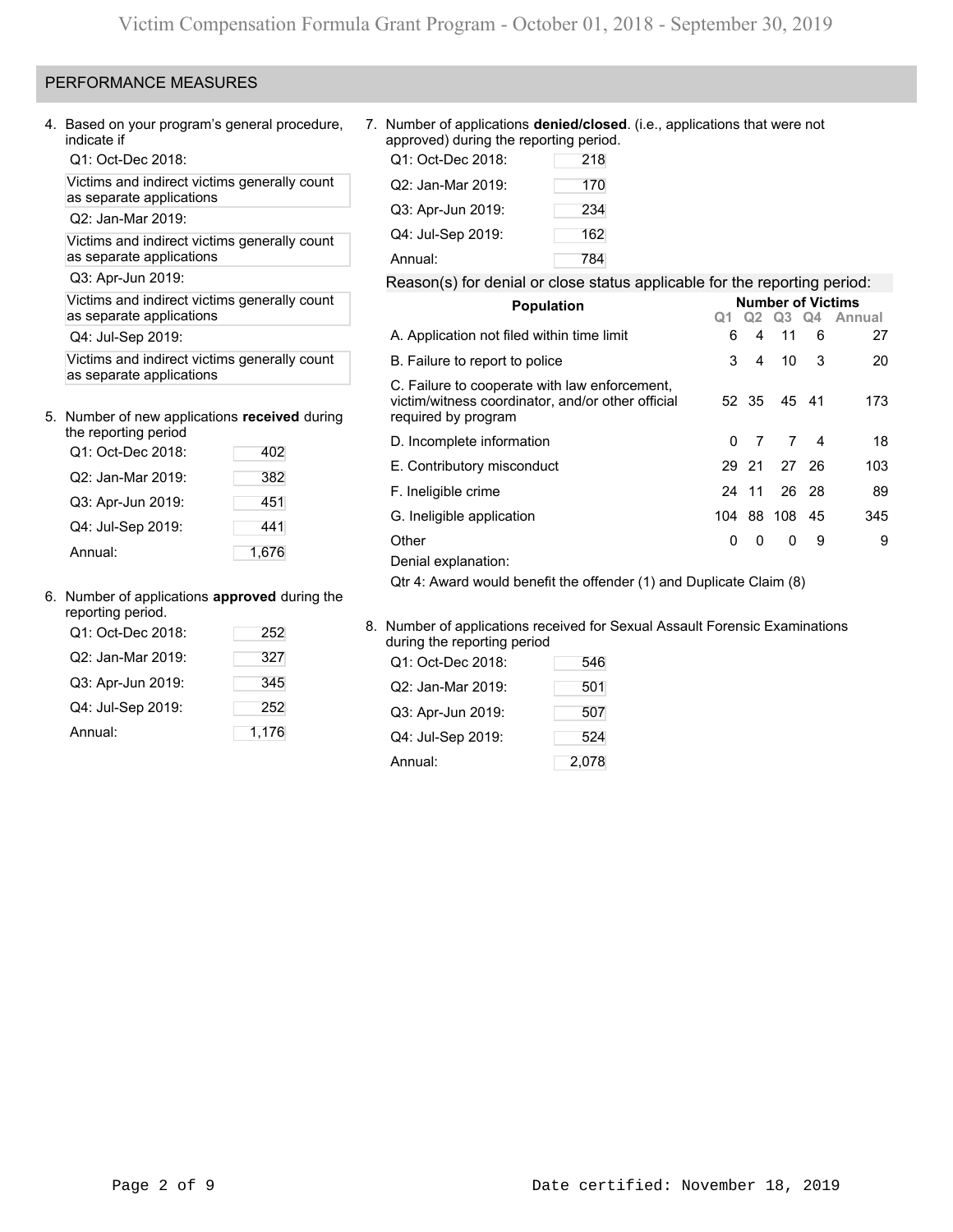| PAYMENT STATISTICS BY CRIME TYPE            | Qtr:1                                                                                         |                            |                   |                     |                |                                               |                         |            |                               |                                                |         |                           |                                                              |                                                                                                                                           |                                                                                                                       |                                                                                                                                                                              |                                                                                                   |                                                                                                        |
|---------------------------------------------|-----------------------------------------------------------------------------------------------|----------------------------|-------------------|---------------------|----------------|-----------------------------------------------|-------------------------|------------|-------------------------------|------------------------------------------------|---------|---------------------------|--------------------------------------------------------------|-------------------------------------------------------------------------------------------------------------------------------------------|-----------------------------------------------------------------------------------------------------------------------|------------------------------------------------------------------------------------------------------------------------------------------------------------------------------|---------------------------------------------------------------------------------------------------|--------------------------------------------------------------------------------------------------------|
|                                             |                                                                                               |                            |                   |                     |                | <b>EXPENSE TYPES PAID (in dollars)</b>        |                         |            |                               |                                                |         |                           |                                                              |                                                                                                                                           | <b>TYPES OF VICTIMIZATIONS</b><br><b>RELATED TO A CRIME TYPE</b>                                                      |                                                                                                                                                                              |                                                                                                   |                                                                                                        |
| <b>TYPES OF CRIME</b>                       | l Number of<br>ications Paid During<br>Reporting Period<br>Report<br>Total<br>Applic<br>the R | Clean Up<br>Scene<br>Crime | Care<br>Dependent | Support<br>Economic | Funeral Burial | except)<br>Medical/Dental (<br>mental health) | Health<br><b>Mental</b> | Relocation | vices<br>ഗ<br>eplacement<br>œ | orensic<br>Ш<br>ssault<br>₹<br>Sexual<br>Exams | Travel  | explain)<br>Other (please | this Crime<br><b>b</b><br>Paid <sup>*</sup><br>Total<br>Type | of Applications<br>o Bullying that<br>1 During the<br>I Period<br>Number of <i>I</i><br>Related to <b>B</b><br>were Paid L<br>Reporting P | Number of Applications<br>Related to Domestic<br>and Family Violence<br>that were Paid During<br>the Reporting Period | r Applications<br>· Elder<br><b>aglect that</b><br>I During the<br>Period<br>$5\overline{2}$<br>Number of<br>Related to I<br>Abuse/Neg<br>were Paid I<br>Reporting Reporting | Number of Applications<br>Related to Hate Crimes<br>that were Paid During<br>the Reporting Period | Number of Applications<br>Related to Mass<br>Violence that were<br>Paid During the<br>Reporting Period |
| Arson                                       | $\overline{1}$                                                                                | \$0                        | \$0               | \$0                 | \$0            | \$485                                         | \$0                     | <b>NA</b>  | \$0                           |                                                | \$0     | \$0                       | \$485                                                        | $\mathbf 0$                                                                                                                               | $\overline{0}$                                                                                                        | $\overline{0}$                                                                                                                                                               | $\mathbf 0$                                                                                       | $\mathbf 0$                                                                                            |
| Assault                                     | 146                                                                                           | \$150                      | \$0               | \$78,011            | \$0            | \$599,982                                     | \$3,624                 | <b>NA</b>  | \$698                         |                                                | \$2,752 | \$0                       | \$685,216                                                    | $\mathbf 0$                                                                                                                               | 44                                                                                                                    | $\mathbf 0$                                                                                                                                                                  | $\overline{1}$                                                                                    | $\mathbf{1}$                                                                                           |
| Burglary                                    |                                                                                               |                            |                   |                     |                |                                               |                         |            |                               |                                                |         |                           |                                                              |                                                                                                                                           |                                                                                                                       |                                                                                                                                                                              |                                                                                                   |                                                                                                        |
| <b>Child Physical Abuse/Neglect</b>         | 9                                                                                             | \$0                        | \$0               | \$0                 | \$0            | \$400                                         | \$1,204                 | <b>NA</b>  | \$0                           |                                                | \$135   | \$0                       | \$1,739                                                      | $\overline{0}$                                                                                                                            | $\overline{3}$                                                                                                        |                                                                                                                                                                              | $\mathsf{O}\xspace$                                                                               | $\overline{0}$                                                                                         |
| Child Pornography                           |                                                                                               |                            |                   |                     |                |                                               |                         |            |                               |                                                |         |                           |                                                              |                                                                                                                                           |                                                                                                                       |                                                                                                                                                                              |                                                                                                   |                                                                                                        |
| <b>Child Sexual Abuse</b>                   | 229                                                                                           | \$0                        | \$0               | \$2,225             | \$0            | \$3,860                                       | \$9,441                 | <b>NA</b>  | \$0                           | \$117,383                                      | \$1,761 | \$0                       | \$134,670                                                    | $\overline{0}$                                                                                                                            | $\overline{2}$                                                                                                        |                                                                                                                                                                              | $\overline{0}$                                                                                    | $\overline{0}$                                                                                         |
| DUI/DWI                                     | $5\phantom{.0}$                                                                               | \$0                        | \$0               | \$98                | \$0            | \$38,008                                      | \$0                     | <b>NA</b>  | \$0                           |                                                | \$0     | \$0                       | \$38,107                                                     | $\overline{0}$                                                                                                                            | $\overline{0}$                                                                                                        | $\overline{0}$                                                                                                                                                               | $\mathbf 0$                                                                                       | $\overline{0}$                                                                                         |
| <b>Fraud/Financial Crimes</b>               |                                                                                               |                            |                   |                     |                |                                               |                         |            |                               |                                                |         |                           |                                                              |                                                                                                                                           |                                                                                                                       |                                                                                                                                                                              |                                                                                                   |                                                                                                        |
| Homicide                                    | 58                                                                                            | \$0                        | \$0               | \$29,465            | \$193,564      | \$6,931                                       | \$10,164                | <b>NA</b>  | \$0                           |                                                | \$0     | \$0                       | \$240,123                                                    | $\overline{0}$                                                                                                                            | 11                                                                                                                    | $\overline{0}$                                                                                                                                                               | $\overline{1}$                                                                                    | $\overline{0}$                                                                                         |
| Human Trafficking                           | $\mathbf{1}$                                                                                  | \$0                        | \$0               | \$0                 | \$0            | \$2,023                                       | \$0                     | <b>NA</b>  | \$0                           |                                                | \$262   | \$0                       | \$2,285                                                      | $\overline{0}$                                                                                                                            | $\overline{0}$                                                                                                        | $\mathbf 0$                                                                                                                                                                  | $\overline{0}$                                                                                    | $\overline{0}$                                                                                         |
| Kidnapping                                  |                                                                                               |                            |                   |                     |                |                                               |                         |            |                               |                                                |         |                           |                                                              |                                                                                                                                           |                                                                                                                       |                                                                                                                                                                              |                                                                                                   |                                                                                                        |
| <b>Other Vehicular Crimes</b>               | $\overline{2}$                                                                                | \$0                        | \$0               | \$0                 | \$0            | \$20,000                                      | \$0                     | <b>NA</b>  | \$0                           |                                                | \$0     | \$0                       | \$20,000                                                     | $\overline{0}$                                                                                                                            | $\overline{0}$                                                                                                        | $\overline{0}$                                                                                                                                                               | $\overline{0}$                                                                                    | $\overline{0}$                                                                                         |
| Robbery                                     | $\sqrt{5}$                                                                                    | \$0                        | \$0               | \$262               | \$0            | \$5,475                                       | \$604                   | <b>NA</b>  | \$0                           |                                                | \$0     | \$0                       | \$6,341                                                      | $\overline{0}$                                                                                                                            | $\mathsf{O}$                                                                                                          | $\mathbf 0$                                                                                                                                                                  | $\mathsf{O}\xspace$                                                                               | $\overline{0}$                                                                                         |
| Sexual Assault                              | 342                                                                                           | \$0                        | \$0               | \$30,874            | \$0            | \$4,376                                       | \$2,862                 | <b>NA</b>  | \$444                         | \$189,799                                      | \$283   | \$0                       | \$228,638                                                    | $\mathbf 0$                                                                                                                               | $\overline{0}$                                                                                                        | $\overline{0}$                                                                                                                                                               | $\mathbf 0$                                                                                       | $\overline{0}$                                                                                         |
| Stalking                                    |                                                                                               |                            |                   |                     |                |                                               |                         |            |                               |                                                |         |                           |                                                              |                                                                                                                                           |                                                                                                                       |                                                                                                                                                                              |                                                                                                   |                                                                                                        |
| Terrorism                                   |                                                                                               |                            |                   |                     |                |                                               |                         |            |                               |                                                |         |                           |                                                              |                                                                                                                                           |                                                                                                                       |                                                                                                                                                                              |                                                                                                   |                                                                                                        |
| Total                                       | 798                                                                                           | \$150                      | \$0               | \$140,935           | \$193,564      | \$681,540                                     | \$27,899                | <b>NA</b>  | \$1,142                       | \$307,182                                      | \$5,192 | \$0                       | \$1,357,605                                                  | $\overline{0}$                                                                                                                            | 60                                                                                                                    | $\overline{0}$                                                                                                                                                               | $\overline{2}$                                                                                    | 1                                                                                                      |
| * Other expense explanations                |                                                                                               |                            |                   |                     |                |                                               |                         |            |                               |                                                |         |                           |                                                              |                                                                                                                                           |                                                                                                                       |                                                                                                                                                                              |                                                                                                   |                                                                                                        |
| N/A<br>Arson                                |                                                                                               |                            |                   |                     |                |                                               |                         |            |                               |                                                |         |                           |                                                              |                                                                                                                                           |                                                                                                                       |                                                                                                                                                                              |                                                                                                   |                                                                                                        |
| Child Physical<br>N/A<br>Abuse/Neglect      |                                                                                               |                            |                   |                     |                |                                               |                         |            |                               |                                                |         |                           |                                                              |                                                                                                                                           |                                                                                                                       |                                                                                                                                                                              |                                                                                                   |                                                                                                        |
| Child Sexual Abuse<br>N/A                   |                                                                                               |                            |                   |                     |                |                                               |                         |            |                               |                                                |         |                           |                                                              |                                                                                                                                           |                                                                                                                       |                                                                                                                                                                              |                                                                                                   |                                                                                                        |
| <b>DUI/DWI</b><br>N/A                       |                                                                                               |                            |                   |                     |                |                                               |                         |            |                               |                                                |         |                           |                                                              |                                                                                                                                           |                                                                                                                       |                                                                                                                                                                              |                                                                                                   |                                                                                                        |
| Homicide<br>n/a<br>Human Trafficking<br>N/A |                                                                                               |                            |                   |                     |                |                                               |                         |            |                               |                                                |         |                           |                                                              |                                                                                                                                           |                                                                                                                       |                                                                                                                                                                              |                                                                                                   |                                                                                                        |
| Other Vehicular Crimes<br>N/A               |                                                                                               |                            |                   |                     |                |                                               |                         |            |                               |                                                |         |                           |                                                              |                                                                                                                                           |                                                                                                                       |                                                                                                                                                                              |                                                                                                   |                                                                                                        |
| Robbery<br>N/A                              |                                                                                               |                            |                   |                     |                |                                               |                         |            |                               |                                                |         |                           |                                                              |                                                                                                                                           |                                                                                                                       |                                                                                                                                                                              |                                                                                                   |                                                                                                        |
| Sexual Assault<br>N/A                       |                                                                                               |                            |                   |                     |                |                                               |                         |            |                               |                                                |         |                           |                                                              |                                                                                                                                           |                                                                                                                       |                                                                                                                                                                              |                                                                                                   |                                                                                                        |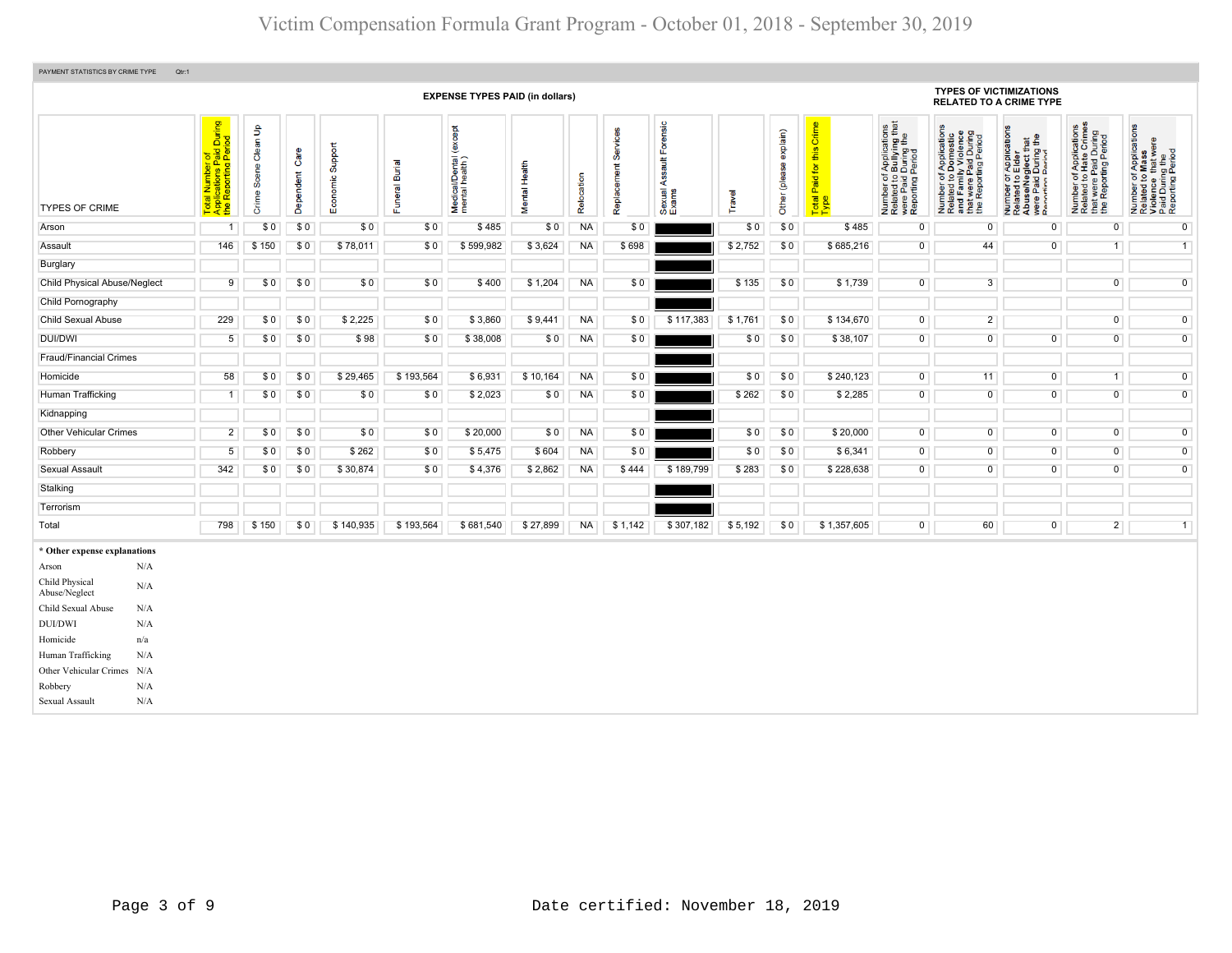| PAYMENT STATISTICS BY CRIME TYPE    | Qtr:2        |                                                                               |                            |                   |                                  |                              |                                               |                  |            |                         |                                                              |         |                    |                                            |                                                                                                                                        |                                                                                                                                                      |                                                                                                                                                          |                                                                                                   |                                                                                                        |
|-------------------------------------|--------------|-------------------------------------------------------------------------------|----------------------------|-------------------|----------------------------------|------------------------------|-----------------------------------------------|------------------|------------|-------------------------|--------------------------------------------------------------|---------|--------------------|--------------------------------------------|----------------------------------------------------------------------------------------------------------------------------------------|------------------------------------------------------------------------------------------------------------------------------------------------------|----------------------------------------------------------------------------------------------------------------------------------------------------------|---------------------------------------------------------------------------------------------------|--------------------------------------------------------------------------------------------------------|
|                                     |              |                                                                               |                            |                   |                                  |                              | <b>EXPENSE TYPES PAID (in dollars)</b>        |                  |            |                         |                                                              |         |                    |                                            |                                                                                                                                        | <b>TYPES OF VICTIMIZATIONS</b><br><b>RELATED TO A CRIME TYPE</b>                                                                                     |                                                                                                                                                          |                                                                                                   |                                                                                                        |
| <b>TYPES OF CRIME</b>               |              | During<br>iod<br>Total Number of<br>Applications Paid I<br>the Reporting Peri | Clean Up<br>Scene<br>Crime | Care<br>Dependent | Support<br>$rac{1}{2}$<br>8<br>ш | <b>Burial</b><br>uneral<br>Œ | (except<br>Medical/Dental (<br>mental health) | Health<br>Mental | Relocation | Services<br>Replacement | Forensic<br>$\frac{4}{5}$<br><b>Ass</b><br>Sexual /<br>Exams | Travel  | explain)<br>ۊ<br>흉 | Crime<br>this<br>Paid for<br>Total<br>Type | f Applications<br>b Bullying that<br>I During the<br>Period<br>Number of <i>I</i><br>Related to <b>E</b><br>were Paid L<br>Reporting P | Paid During<br>rting Period<br>Number of Applications<br>Related to Domestic<br>and Family Violence<br>that were Paid During<br>the Reporting Period | r Applications<br>Elder<br><b>aglect that</b><br>I During the<br>Period<br>Number of <i>A</i><br>Related to E<br>Abuse/Neg<br>were Paid D<br>Reporting P | Number of Applications<br>Related to Hate Crimes<br>that were Paid During<br>the Reporting Period | Number of Applications<br>Related to Mass<br>Violence that were<br>Paid During the<br>Reporting Period |
| Arson                               |              | $\overline{1}$                                                                | \$0                        | \$0               | \$0                              | \$0                          | \$682                                         | \$0              | <b>NA</b>  | \$0                     |                                                              | \$0     | \$0                | \$682                                      | $\overline{0}$                                                                                                                         | $\Omega$                                                                                                                                             | $\Omega$                                                                                                                                                 | $\overline{0}$                                                                                    | $\overline{0}$                                                                                         |
| Assault                             |              | 194                                                                           | \$59                       | \$0               | \$145,170                        | \$0                          | \$686,025                                     | \$13,489         | <b>NA</b>  | \$5,540                 |                                                              | \$1,778 | \$0                | \$852,061                                  | $\overline{0}$                                                                                                                         | 56                                                                                                                                                   | $\mathbf 0$                                                                                                                                              | $\overline{2}$                                                                                    | $\overline{3}$                                                                                         |
| Burglary                            |              |                                                                               |                            |                   |                                  |                              |                                               |                  |            |                         |                                                              |         |                    |                                            |                                                                                                                                        |                                                                                                                                                      |                                                                                                                                                          |                                                                                                   |                                                                                                        |
| <b>Child Physical Abuse/Neglect</b> |              | 4                                                                             | \$0                        | \$0               | \$0                              | \$0                          | \$0                                           | \$750            | <b>NA</b>  | \$0                     |                                                              | \$526   | \$0                | \$1,276                                    | $\overline{0}$                                                                                                                         | 2 <sup>1</sup>                                                                                                                                       |                                                                                                                                                          | $\overline{0}$                                                                                    | $\overline{0}$                                                                                         |
| Child Pornography                   |              |                                                                               |                            |                   |                                  |                              |                                               |                  |            |                         |                                                              |         |                    |                                            |                                                                                                                                        |                                                                                                                                                      |                                                                                                                                                          |                                                                                                   |                                                                                                        |
| <b>Child Sexual Abuse</b>           |              | 229                                                                           | \$0                        | \$0               | \$598                            | \$0                          | \$3,078                                       | \$16,493         | <b>NA</b>  | \$0                     | \$95,127                                                     | \$2,028 | \$0                | \$117,324                                  | $\overline{0}$                                                                                                                         | $\overline{0}$                                                                                                                                       |                                                                                                                                                          | $\overline{0}$                                                                                    | $\overline{0}$                                                                                         |
| DUI/DWI                             |              | 5                                                                             | \$0                        | \$0               | \$995                            | \$0                          | \$10,169                                      | \$148            | <b>NA</b>  | \$0                     |                                                              | \$0     | \$750              | \$12,062                                   | $\overline{0}$                                                                                                                         | $\overline{0}$                                                                                                                                       | $\overline{0}$                                                                                                                                           | $\mathsf{O}$                                                                                      | $\overline{0}$                                                                                         |
| <b>Fraud/Financial Crimes</b>       |              |                                                                               |                            |                   |                                  |                              |                                               |                  |            |                         |                                                              |         |                    |                                            |                                                                                                                                        |                                                                                                                                                      |                                                                                                                                                          |                                                                                                   |                                                                                                        |
| Homicide                            |              | 82                                                                            | \$800                      | \$0               | \$72,754                         | \$269,365                    | \$15,232                                      | \$15,246         | \$0        | \$613                   |                                                              | \$0     | \$0                | \$374,009                                  | $\overline{0}$                                                                                                                         | 14                                                                                                                                                   | 0                                                                                                                                                        | $\overline{3}$                                                                                    | $\overline{0}$                                                                                         |
| Human Trafficking                   |              |                                                                               |                            |                   |                                  |                              |                                               |                  |            |                         |                                                              |         |                    |                                            |                                                                                                                                        |                                                                                                                                                      |                                                                                                                                                          |                                                                                                   |                                                                                                        |
| Kidnapping                          |              |                                                                               |                            |                   |                                  |                              |                                               |                  |            |                         |                                                              |         |                    |                                            |                                                                                                                                        |                                                                                                                                                      |                                                                                                                                                          |                                                                                                   |                                                                                                        |
| <b>Other Vehicular Crimes</b>       |              | 3                                                                             | \$0                        | \$0               | \$0                              | \$0                          | \$2,843                                       | \$432            | <b>NA</b>  | \$0                     |                                                              | \$0     | \$672              | \$3,948                                    | $\overline{0}$                                                                                                                         | $\overline{0}$                                                                                                                                       | $\mathbf 0$                                                                                                                                              | $\overline{0}$                                                                                    | $\overline{0}$                                                                                         |
| Robbery                             |              | $5\phantom{.0}$                                                               | \$0                        | \$0               | \$5,983                          | \$0                          | \$203                                         | \$1,540          | <b>NA</b>  | \$0                     |                                                              | \$0     | \$0                | \$7,726                                    | $\overline{0}$                                                                                                                         | $\overline{0}$                                                                                                                                       | $\overline{0}$                                                                                                                                           | $\overline{0}$                                                                                    | $\overline{0}$                                                                                         |
| Sexual Assault                      |              | 303                                                                           | \$0                        | \$0               | \$11,684                         | \$0                          | \$11,120                                      | \$10,674         | <b>NA</b>  | \$0                     | \$135,327                                                    | \$1,215 | \$0                | \$170,020                                  | $\overline{1}$                                                                                                                         | $\overline{0}$                                                                                                                                       | $\mathbf 0$                                                                                                                                              | $\overline{0}$                                                                                    | $\overline{0}$                                                                                         |
| Stalking                            |              | $\overline{4}$                                                                | \$0                        | \$0               | \$0                              | \$0                          | \$0                                           | \$1,100          | <b>NA</b>  | \$0                     |                                                              | \$0     | \$0                | \$1,100                                    | $\overline{0}$                                                                                                                         | 1                                                                                                                                                    | $\overline{0}$                                                                                                                                           | $\overline{0}$                                                                                    | $\overline{0}$                                                                                         |
| Terrorism                           |              |                                                                               |                            |                   |                                  |                              |                                               |                  |            |                         |                                                              |         |                    |                                            |                                                                                                                                        |                                                                                                                                                      |                                                                                                                                                          |                                                                                                   |                                                                                                        |
| Total                               |              | 830                                                                           | \$859                      | \$0               | \$237,184                        | \$269,365                    | \$729,352                                     | \$59,871         | \$0        | \$6,153                 | \$230,454                                                    | \$5,546 | \$1,422            | \$1,540,208                                | $\mathbf{1}$                                                                                                                           | 73                                                                                                                                                   | $\overline{0}$                                                                                                                                           | 5 <sub>1</sub>                                                                                    | 3 <sup>1</sup>                                                                                         |
| * Other expense explanations        |              |                                                                               |                            |                   |                                  |                              |                                               |                  |            |                         |                                                              |         |                    |                                            |                                                                                                                                        |                                                                                                                                                      |                                                                                                                                                          |                                                                                                   |                                                                                                        |
| <b>DUI/DWI</b>                      | Impound fees |                                                                               |                            |                   |                                  |                              |                                               |                  |            |                         |                                                              |         |                    |                                            |                                                                                                                                        |                                                                                                                                                      |                                                                                                                                                          |                                                                                                   |                                                                                                        |
| Homicide                            | N/A          |                                                                               |                            |                   |                                  |                              |                                               |                  |            |                         |                                                              |         |                    |                                            |                                                                                                                                        |                                                                                                                                                      |                                                                                                                                                          |                                                                                                   |                                                                                                        |
| Other Vehicular<br>Crimes           | Impound fees |                                                                               |                            |                   |                                  |                              |                                               |                  |            |                         |                                                              |         |                    |                                            |                                                                                                                                        |                                                                                                                                                      |                                                                                                                                                          |                                                                                                   |                                                                                                        |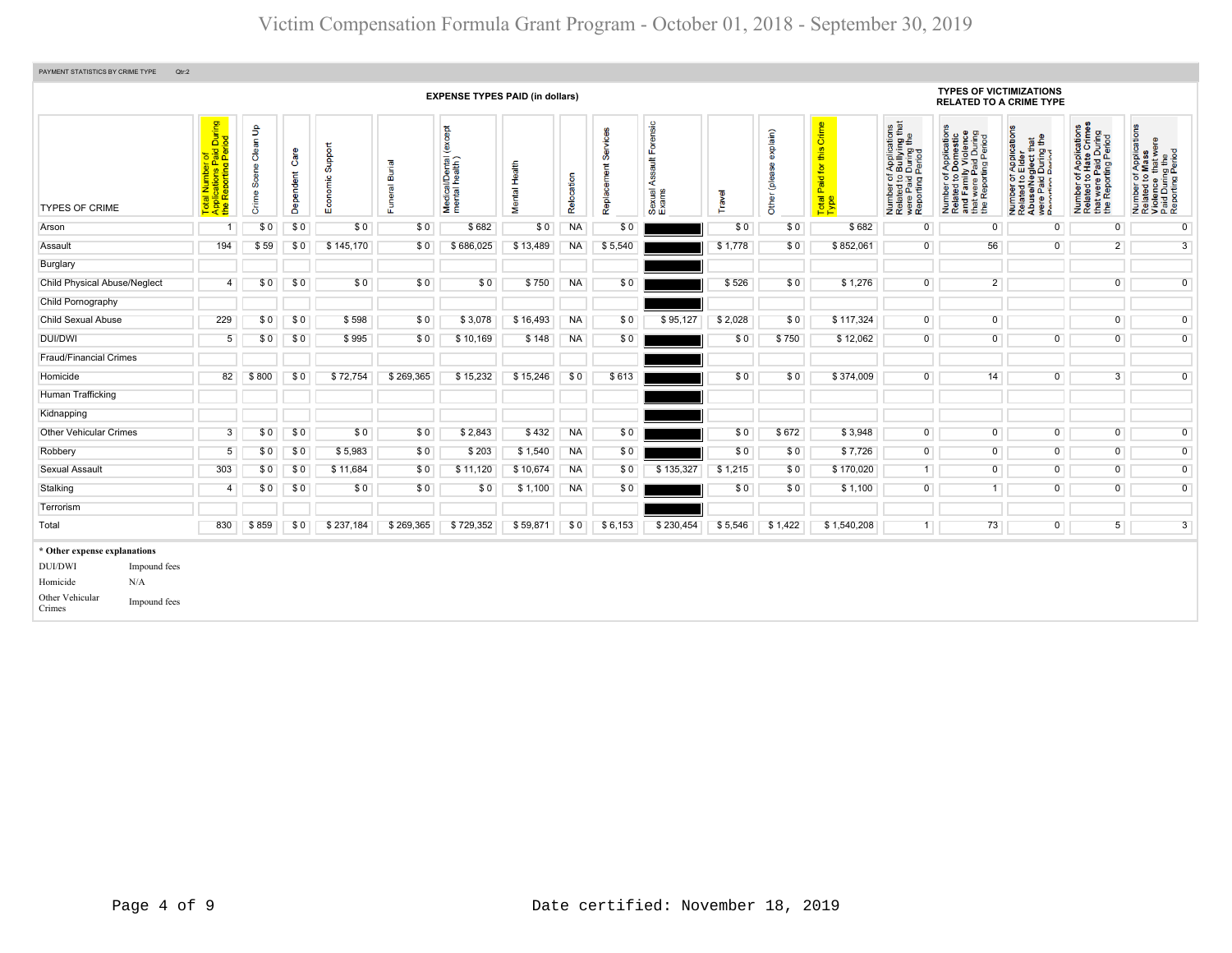| PAYMENT STATISTICS BY CRIME TYPE<br>Qtr:3 |                                                                                                                |                                         |                   |                               |                                      |                                                      |                  |            |                      |                                                |         |                                |                                             |                                                                                                                                  |                                                                                                                                                                                                                 |                                                                                                                                                  |                                                                                                                                      |                                                                                                        |
|-------------------------------------------|----------------------------------------------------------------------------------------------------------------|-----------------------------------------|-------------------|-------------------------------|--------------------------------------|------------------------------------------------------|------------------|------------|----------------------|------------------------------------------------|---------|--------------------------------|---------------------------------------------|----------------------------------------------------------------------------------------------------------------------------------|-----------------------------------------------------------------------------------------------------------------------------------------------------------------------------------------------------------------|--------------------------------------------------------------------------------------------------------------------------------------------------|--------------------------------------------------------------------------------------------------------------------------------------|--------------------------------------------------------------------------------------------------------|
|                                           |                                                                                                                |                                         |                   |                               |                                      | <b>EXPENSE TYPES PAID (in dollars)</b>               |                  |            |                      |                                                |         |                                |                                             |                                                                                                                                  | <b>TYPES OF VICTIMIZATIONS</b><br><b>RELATED TO A CRIME TYPE</b>                                                                                                                                                |                                                                                                                                                  |                                                                                                                                      |                                                                                                        |
| <b>TYPES OF CRIME</b>                     | During<br>iod<br>umber of<br>tions Pai<br>porting Pe<br><b>ilication</b><br>Report<br>Total<br>Applic<br>the R | $\mathsf{B}$<br>ëه<br>Õ,<br>e<br>E<br>ŏ | Care<br>Dependent | Support<br>'nc<br>ğ<br>۶<br>ш | ᠊ᢛ<br>őó<br>$\overline{\sigma}$<br>ш | <b>Dept</b><br>ě<br>Medical/Dental<br>mental health) | 급<br>운<br>Mental | Relocation | တိ<br>Ĕ<br>Replaceme | ensic<br>$\frac{4}{5}$<br>⋖<br>Sexual<br>Exams | Travel  | explain)<br>ஐ<br>plea<br>Other | Crime<br>this<br>৯<br>Paid<br>Total<br>Type | f Applications<br>b Bullying that<br>Period<br>Period<br>Number of <i>I</i><br>Related to <b>I</b><br>were Paid L<br>Reporting F | d During<br>Period<br>$\overline{\sigma}$<br>ation<br>Applicat<br>Domest<br><b>J</b> <sub>L</sub><br>imily<br>ine Paid<br>``orting F<br>$\frac{1}{6}$<br>t were<br>Number<br>Related<br>巸<br>꾑<br>that<br>the I | <b>Ication</b><br><b>glect that</b><br>  During the<br>Pariod<br><b>Appli</b><br>Elde<br>5Q<br>e/Ner<br>Number<br>Related<br>Abuse/N<br>് ട്ട് ഉ | of Applications<br>o Hate Crimes<br>Paid During<br>rting Period<br>$\frac{1}{6}$<br>t were I<br>Number<br>Related t<br>that<br>the F | Number of Applications<br>Related to Mass<br>Violence that were<br>Paid During the<br>Reporting Period |
| Arson                                     | 3                                                                                                              | \$0                                     | \$0               | \$1,307                       | \$0                                  | \$18,995                                             | \$0              | <b>NA</b>  | \$0                  |                                                | \$143   | \$0                            | \$20,446                                    | 1                                                                                                                                | $\overline{0}$                                                                                                                                                                                                  | $\mathbf 0$                                                                                                                                      | $\overline{0}$                                                                                                                       | $\overline{0}$                                                                                         |
| Assault                                   | 222                                                                                                            | \$0                                     | \$0               | \$90,397                      | \$0                                  | \$799,984                                            | \$4,617          | <b>NA</b>  | \$1,320              |                                                | \$4,887 | \$0                            | \$901,205                                   | $\mathbf 0$                                                                                                                      | 47                                                                                                                                                                                                              | $\mathbf 0$                                                                                                                                      |                                                                                                                                      | $\overline{0}$                                                                                         |
| Burglary                                  |                                                                                                                |                                         |                   |                               |                                      |                                                      |                  |            |                      |                                                |         |                                |                                             |                                                                                                                                  |                                                                                                                                                                                                                 |                                                                                                                                                  |                                                                                                                                      |                                                                                                        |
| <b>Child Physical Abuse/Neglect</b>       | 3                                                                                                              | \$0                                     | \$0               | \$0                           | \$0                                  | \$1,364                                              | \$2,380          | <b>NA</b>  | \$0                  |                                                | \$177   | \$0                            | \$3,921                                     | $\overline{0}$                                                                                                                   | $\overline{2}$                                                                                                                                                                                                  |                                                                                                                                                  | $\Omega$                                                                                                                             | $\overline{0}$                                                                                         |
| Child Pornography                         |                                                                                                                |                                         |                   |                               |                                      |                                                      |                  |            |                      |                                                |         |                                |                                             |                                                                                                                                  |                                                                                                                                                                                                                 |                                                                                                                                                  |                                                                                                                                      |                                                                                                        |
| <b>Child Sexual Abuse</b>                 | 472                                                                                                            | \$0                                     | \$0               | \$27                          | \$0                                  | \$883                                                | \$18,035         | <b>NA</b>  | \$59                 | \$96,205                                       | \$2,118 | \$0                            | \$117,327                                   | $\overline{0}$                                                                                                                   | 1                                                                                                                                                                                                               |                                                                                                                                                  | $\mathbf 0$                                                                                                                          | $\overline{0}$                                                                                         |
| <b>DUI/DWI</b>                            | 8                                                                                                              | \$0                                     | \$0               | \$20,000                      | \$0                                  | \$30,651                                             | \$585            | <b>NA</b>  | \$0                  |                                                | \$312   | \$0                            | \$51,548                                    | $\overline{0}$                                                                                                                   | $\overline{0}$                                                                                                                                                                                                  | $\overline{0}$                                                                                                                                   | $\overline{0}$                                                                                                                       | $\overline{0}$                                                                                         |
| <b>Fraud/Financial Crimes</b>             |                                                                                                                |                                         |                   |                               |                                      |                                                      |                  |            |                      |                                                |         |                                |                                             |                                                                                                                                  |                                                                                                                                                                                                                 |                                                                                                                                                  |                                                                                                                                      |                                                                                                        |
| Homicide                                  | 59                                                                                                             | \$0                                     | \$0               | \$39,627                      | \$205,932                            | \$196                                                | \$5,574          | <b>NA</b>  | \$0                  |                                                | \$0     | \$0                            | \$251,328                                   | $\overline{0}$                                                                                                                   | 12                                                                                                                                                                                                              | $\overline{0}$                                                                                                                                   | $\overline{0}$                                                                                                                       | $\overline{0}$                                                                                         |
| Human Trafficking                         |                                                                                                                |                                         |                   |                               |                                      |                                                      |                  |            |                      |                                                |         |                                |                                             |                                                                                                                                  |                                                                                                                                                                                                                 |                                                                                                                                                  |                                                                                                                                      |                                                                                                        |
| Kidnapping                                |                                                                                                                | SO.                                     | \$0               | \$0                           | \$0                                  | \$0                                                  | \$420            | \$0        | \$0                  |                                                | \$0     | \$0                            | \$420                                       | $\overline{0}$                                                                                                                   | $\overline{0}$                                                                                                                                                                                                  | $\mathbf 0$                                                                                                                                      | $\overline{0}$                                                                                                                       | $\overline{0}$                                                                                         |
| <b>Other Vehicular Crimes</b>             | 3                                                                                                              | \$0                                     | \$0               | \$20,806                      | \$0                                  | \$1,812                                              | \$0              | <b>NA</b>  | \$0                  |                                                | \$0     | \$0                            | \$22,618                                    | $\overline{0}$                                                                                                                   | $\overline{1}$                                                                                                                                                                                                  | $\overline{0}$                                                                                                                                   | $\overline{0}$                                                                                                                       | $\overline{0}$                                                                                         |
| Robbery                                   | 11                                                                                                             | \$0                                     | \$0               | \$187                         | \$0                                  | \$6,213                                              | \$2,174          | <b>NA</b>  | \$0                  |                                                | \$98    | \$0                            | \$8,671                                     | $\overline{0}$                                                                                                                   | $\overline{0}$                                                                                                                                                                                                  | $\overline{0}$                                                                                                                                   | $\overline{0}$                                                                                                                       | $\overline{0}$                                                                                         |
| Sexual Assault                            | 461                                                                                                            | \$0                                     | \$0               | \$196                         | \$0                                  | \$39,347                                             | \$5,387          | <b>NA</b>  | \$266                | \$142,686                                      | \$818   | \$0                            | \$188,701                                   | $\overline{0}$                                                                                                                   | $\Omega$                                                                                                                                                                                                        | $\overline{0}$                                                                                                                                   | $\overline{0}$                                                                                                                       | $\overline{0}$                                                                                         |
| Stalking                                  | $\overline{2}$                                                                                                 | \$0                                     | \$0               | \$0                           | \$0                                  | \$1,280                                              | \$3,661          | <b>NA</b>  | \$0                  |                                                | \$230   | \$0                            | \$5,170                                     | $\overline{0}$                                                                                                                   | $\overline{2}$                                                                                                                                                                                                  | $\overline{0}$                                                                                                                                   | $\overline{0}$                                                                                                                       | $\overline{0}$                                                                                         |
| Terrorism                                 |                                                                                                                |                                         |                   |                               |                                      |                                                      |                  |            |                      |                                                |         |                                |                                             |                                                                                                                                  |                                                                                                                                                                                                                 |                                                                                                                                                  |                                                                                                                                      |                                                                                                        |
| Total                                     | 1,245                                                                                                          | \$0                                     | \$0               | \$172,547                     | \$205,932                            | \$900,726                                            | \$42,831         | \$0        | \$1,646              | \$238,891                                      | \$8,783 | \$0                            | \$1,571,356                                 |                                                                                                                                  | 65                                                                                                                                                                                                              | $\overline{0}$                                                                                                                                   |                                                                                                                                      | $\overline{0}$                                                                                         |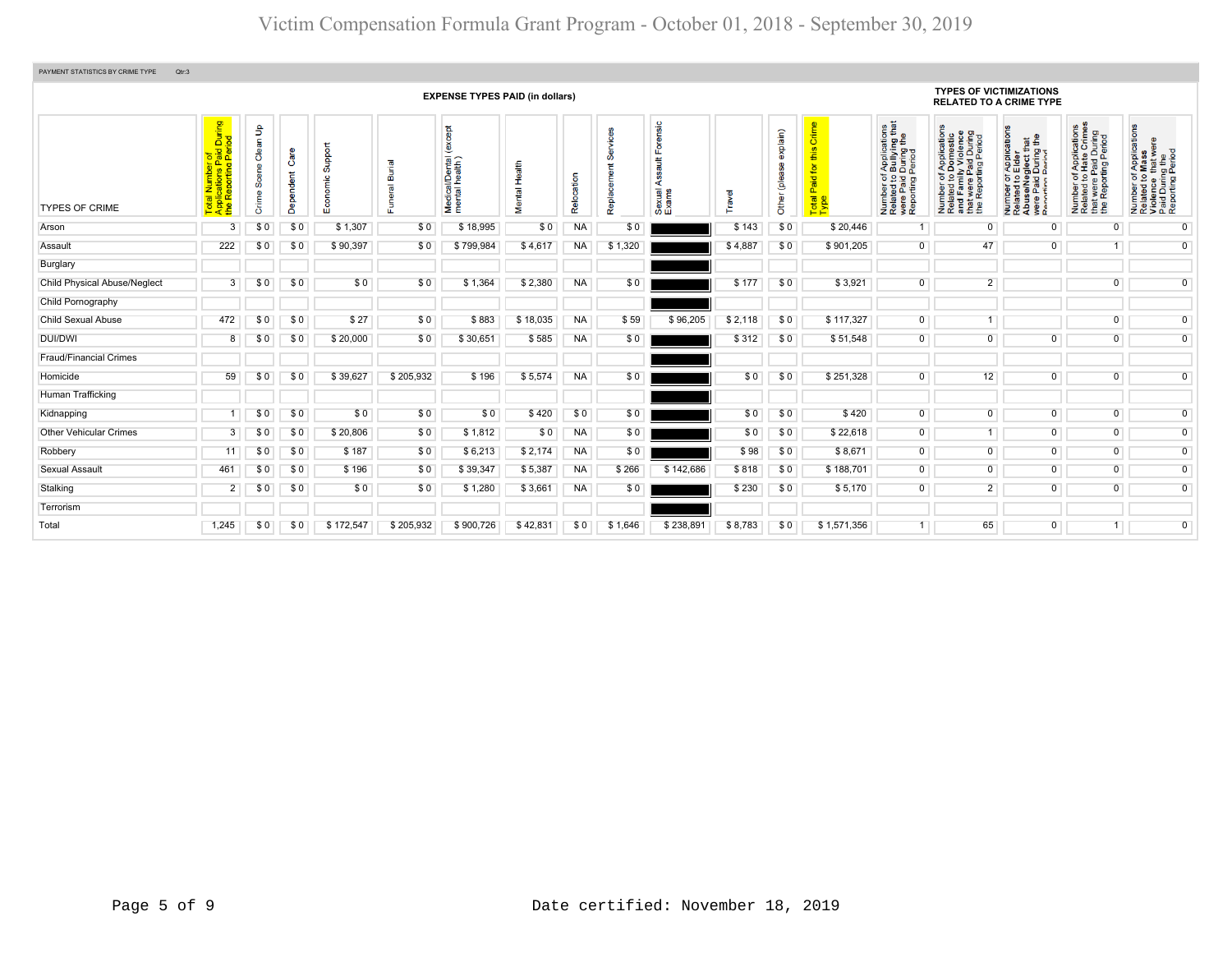| <b>EXPENSE TYPES PAID (in dollars)</b> |                                                                                                                 |                                                         |                       |                                  |                            |                                                 |                  |            |                   |                                                    |          |                              |                                            | <b>TYPES OF VICTIMIZATIONS</b><br><b>RELATED TO A CRIME TYPE</b>                                                                 |                                                                                                                                        |                                                                                                                                                    |                                                                                                                          |                                                                                                        |
|----------------------------------------|-----------------------------------------------------------------------------------------------------------------|---------------------------------------------------------|-----------------------|----------------------------------|----------------------------|-------------------------------------------------|------------------|------------|-------------------|----------------------------------------------------|----------|------------------------------|--------------------------------------------|----------------------------------------------------------------------------------------------------------------------------------|----------------------------------------------------------------------------------------------------------------------------------------|----------------------------------------------------------------------------------------------------------------------------------------------------|--------------------------------------------------------------------------------------------------------------------------|--------------------------------------------------------------------------------------------------------|
| <b>TYPES OF CRIME</b>                  | of<br>Paid During<br>Period<br><u> 1 0</u><br>al Numbe<br>plications I<br>Reporting<br>Total<br>Applic<br>the R | $\mathbf{B}$<br>등<br>ë<br><b>Scene</b><br>¢<br>e<br>تار | Care<br>ndent<br>Depe | Support<br>$rac{Q}{E}$<br>Econor | inial<br>E<br>ő<br>᠊ᢛ<br>ш | <b>cept</b><br>Medical/Dental<br>mental health) | 틉<br>운<br>Mental | Relocation | ශී<br>Replacement | Forensic<br>$\frac{4}{10}$<br>₹<br>Sexual<br>Exams | Travel   | explain)<br>(please<br>Other | Crime<br>this<br>Paid for<br>Total<br>Type | f Applications<br>b Bullying that<br>Period<br>Period<br>Number of <i>i</i><br>Related to <b>I</b><br>were Paid L<br>Reporting F | Applications<br>Domestic<br>d Family Violence<br>at were Paid During<br>Beporting Period<br>59<br>Number<br>Related<br>꾑<br>the<br>the | r Application<br>Elder<br>glect that<br>During the<br>Pariod<br>5Q<br>e/Ne<br>Paid<br>Number<br>Related<br>Abuse/N<br>$\boldsymbol{\omega}$<br>u ም | Number of Applications<br>Related to Hate Crimes<br>that were Paid During<br>the Reporting Period<br>Number<br>Related f | Number of Applications<br>Related to Mass<br>Violence that were<br>Paid During the<br>Reporting Period |
| Arson                                  |                                                                                                                 | \$0                                                     | \$0                   | \$0                              | \$0                        | \$119                                           | \$0              | <b>NA</b>  | \$0               |                                                    | \$0      | \$0                          | \$119                                      | $\mathbf 0$                                                                                                                      | $\mathbf{0}$                                                                                                                           | $\mathbf 0$                                                                                                                                        | $\mathbf 0$                                                                                                              | $\overline{0}$                                                                                         |
| Assault                                | 116                                                                                                             | \$0                                                     | \$0                   | \$24,819                         | \$0                        | \$592,049                                       | \$5,109          | <b>NA</b>  | \$3,319           |                                                    | \$4,188  | \$0                          | \$629,482                                  | 1 <sup>1</sup>                                                                                                                   | 33                                                                                                                                     | $\overline{1}$                                                                                                                                     | $\overline{0}$                                                                                                           | $\overline{0}$                                                                                         |
| Burglary                               |                                                                                                                 |                                                         |                       |                                  |                            |                                                 |                  |            |                   |                                                    |          |                              |                                            |                                                                                                                                  |                                                                                                                                        |                                                                                                                                                    |                                                                                                                          |                                                                                                        |
| <b>Child Physical Abuse/Neglect</b>    | 2                                                                                                               | \$0                                                     | \$0                   | \$0                              | \$0                        | \$11,819                                        | \$1,214          | <b>NA</b>  | \$0               |                                                    | \$893    | \$0                          | \$13,926                                   | $\overline{0}$                                                                                                                   | $\mathbf 0$                                                                                                                            |                                                                                                                                                    | $\overline{0}$                                                                                                           | $\overline{0}$                                                                                         |
| Child Pornography                      |                                                                                                                 |                                                         |                       |                                  |                            |                                                 |                  |            |                   |                                                    |          |                              |                                            |                                                                                                                                  |                                                                                                                                        |                                                                                                                                                    |                                                                                                                          |                                                                                                        |
| <b>Child Sexual Abuse</b>              | 305                                                                                                             | \$0                                                     | \$0                   | \$0                              | \$0                        | \$5,017                                         | \$17,536         | <b>NA</b>  | \$0               | \$75,323                                           | \$6,999  | \$0                          | \$104,875                                  | $\overline{0}$                                                                                                                   | $\overline{0}$                                                                                                                         |                                                                                                                                                    | $\overline{0}$                                                                                                           | $\overline{0}$                                                                                         |
| DUI/DWI                                | 14                                                                                                              | \$0                                                     | \$0                   | \$9,116                          | \$0                        | \$31,247                                        | \$0              | <b>NA</b>  | \$0               |                                                    | \$1,392  | \$0                          | \$41,755                                   | $\overline{0}$                                                                                                                   | $\overline{1}$                                                                                                                         | $\overline{0}$                                                                                                                                     | $\overline{0}$                                                                                                           | $\overline{0}$                                                                                         |
| <b>Fraud/Financial Crimes</b>          |                                                                                                                 |                                                         |                       |                                  |                            |                                                 |                  |            |                   |                                                    |          |                              |                                            |                                                                                                                                  |                                                                                                                                        |                                                                                                                                                    |                                                                                                                          |                                                                                                        |
| Homicide                               | 73                                                                                                              | \$125                                                   | \$0                   | \$18,963                         | \$350,114                  | \$14,013                                        | \$9,635          | <b>NA</b>  | \$0               |                                                    | \$0      | \$0                          | \$392,850                                  | $\overline{0}$                                                                                                                   | 14                                                                                                                                     | $\overline{0}$                                                                                                                                     | $\overline{0}$                                                                                                           | $\overline{0}$                                                                                         |
| Human Trafficking                      |                                                                                                                 |                                                         |                       |                                  |                            |                                                 |                  |            |                   |                                                    |          |                              |                                            |                                                                                                                                  |                                                                                                                                        |                                                                                                                                                    |                                                                                                                          |                                                                                                        |
| Kidnapping                             | 4                                                                                                               | \$0                                                     | \$0                   | \$100                            | \$0                        | \$28,046                                        | \$1,800          | \$0        | \$0               |                                                    | \$1,418  | \$0                          | \$31,364                                   | $\overline{0}$                                                                                                                   | $\overline{2}$                                                                                                                         | $\overline{0}$                                                                                                                                     | $\overline{0}$                                                                                                           | $\overline{0}$                                                                                         |
| <b>Other Vehicular Crimes</b>          |                                                                                                                 |                                                         |                       |                                  |                            |                                                 |                  |            |                   |                                                    |          |                              |                                            |                                                                                                                                  |                                                                                                                                        |                                                                                                                                                    |                                                                                                                          |                                                                                                        |
| Robbery                                | 11                                                                                                              | \$0                                                     | \$0                   | \$774                            | \$0                        | \$10,192                                        | \$766            | \$0        | \$0               |                                                    | \$253    | \$0                          | \$11,984                                   | $\overline{0}$                                                                                                                   | $\overline{0}$                                                                                                                         | $\overline{0}$                                                                                                                                     | $\overline{0}$                                                                                                           | $\overline{0}$                                                                                         |
| <b>Sexual Assault</b>                  | 437                                                                                                             | \$0                                                     | \$0                   | \$0                              | \$0                        | \$10,610                                        | \$1,100          | \$0        | \$0               | \$128,389                                          | \$0      | \$0                          | \$140,099                                  | $\overline{0}$                                                                                                                   | $\overline{2}$                                                                                                                         | $\overline{0}$                                                                                                                                     | $\overline{0}$                                                                                                           | $\overline{0}$                                                                                         |
| Stalking                               |                                                                                                                 | \$0                                                     | \$0                   | \$0                              | \$0                        | \$0                                             | \$250            | \$0        | \$0               |                                                    | \$23     | \$0                          | \$273                                      | $\overline{0}$                                                                                                                   | $\overline{1}$                                                                                                                         | $\overline{0}$                                                                                                                                     | $\overline{0}$                                                                                                           | $\overline{0}$                                                                                         |
| Terrorism                              |                                                                                                                 |                                                         |                       |                                  |                            |                                                 |                  |            |                   |                                                    |          |                              |                                            |                                                                                                                                  |                                                                                                                                        |                                                                                                                                                    |                                                                                                                          |                                                                                                        |
| Total                                  | 964                                                                                                             | \$125                                                   | \$0                   | \$53,771                         | \$350,114                  | \$703,113                                       | \$37,409         | \$0        | \$3,319           | \$203,712                                          | \$15,165 | \$0                          | \$1,366,728                                | 1 <sup>1</sup>                                                                                                                   | 53                                                                                                                                     | $\mathbf{1}$                                                                                                                                       | $\overline{0}$                                                                                                           | $\overline{0}$                                                                                         |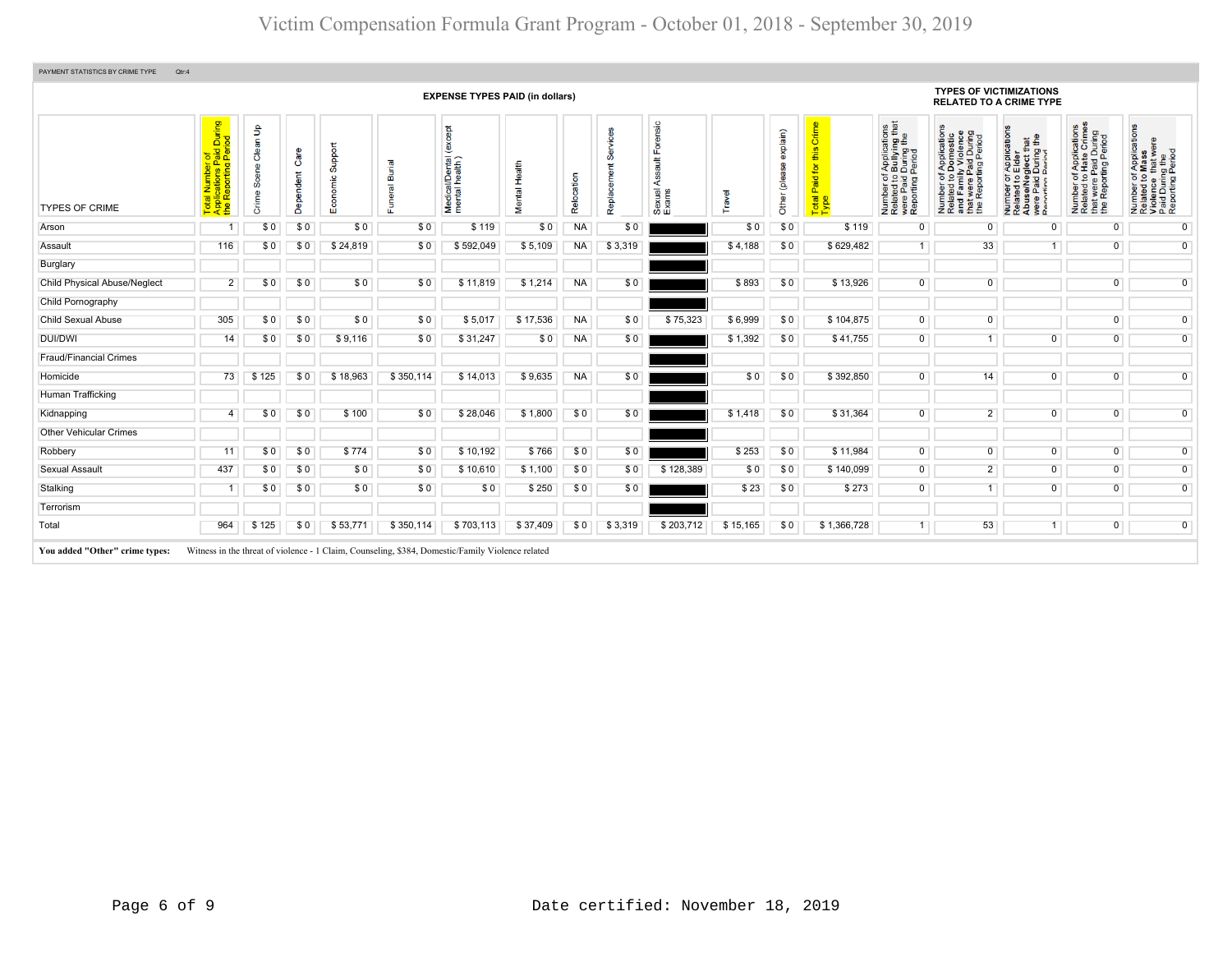| PAYMENT STATISTICS BY CRIME TYPE - Aggregated |                                                                                                          |                                                     |                         |                                |                                               |                                              |                            |               |          |                                          |                                 |                            |                                                                  |                                                                                                                                  |                                                                                                                                                       |                                                                                                                                                                            |                                                                                                                                    |                                                                                                        |  |  |
|-----------------------------------------------|----------------------------------------------------------------------------------------------------------|-----------------------------------------------------|-------------------------|--------------------------------|-----------------------------------------------|----------------------------------------------|----------------------------|---------------|----------|------------------------------------------|---------------------------------|----------------------------|------------------------------------------------------------------|----------------------------------------------------------------------------------------------------------------------------------|-------------------------------------------------------------------------------------------------------------------------------------------------------|----------------------------------------------------------------------------------------------------------------------------------------------------------------------------|------------------------------------------------------------------------------------------------------------------------------------|--------------------------------------------------------------------------------------------------------|--|--|
| <b>EXPENSE TYPES PAID (in dollars)</b>        |                                                                                                          |                                                     |                         |                                |                                               |                                              |                            |               |          |                                          |                                 |                            | <b>TYPES OF VICTIMIZATIONS</b><br><b>RELATED TO A CRIME TYPE</b> |                                                                                                                                  |                                                                                                                                                       |                                                                                                                                                                            |                                                                                                                                    |                                                                                                        |  |  |
| <b>TYPES OF CRIME</b>                         | During<br>iod<br>$\overline{\mathbf{v}}$<br>$\circ$<br>$\mathbf{a}$<br>$\sigma$<br>ž.<br>ಕ<br>$F \leq E$ | $\mathbf{e}$<br>န္ဖ<br>ငိ<br>cene<br>Ŏ,<br>em.<br>ā | Φ<br>ā<br>ndent<br>Depe | loddn<br>ശ<br>ပ<br>ō<br>8<br>ш | ত<br>ۊ<br>ۿ<br>$\overline{\mathfrak{G}}$<br>ш | except<br>Medical/Dental (<br>mental health) | $\frac{4}{9}$<br>Tial<br>Š | g<br>Relocati | ᅙ        | ensic<br>ᇟ<br>ã<br>⋖<br>Sexual.<br>Exams | $\overline{\Phi}$<br><b>NBJ</b> | explain)<br>(plea<br>Other | ō<br>ഗ<br>Ξ<br>$\overline{\sigma}$<br>Ö.<br>Total<br>Type        | f Applications<br>During that<br>Period<br>Period<br>$6.9 \frac{1}{2}$<br>were Paid<br>Reporting<br>Number<br>Related<br>were Pa | f Application<br>Domestic<br>ly Violence<br><b>During</b><br>t were Paid D<br>Reporting Pe<br>Number of A<br>Related to D<br>and Family<br>the<br>the | T Application<br>• Elder<br>During the<br>During the<br>Dening the<br>Number of <i>I</i><br>Related to <b>E</b><br>Abuse/Neg<br>were Paid L<br>$\frac{1}{2}$ $\frac{1}{2}$ | f Applications<br>Hate Crimes<br>were Paid During<br>Reporting Period<br>$\overline{5}$ $\overline{9}$<br>Number<br>Related<br>the | Number of Applications<br>Related to Mass<br>Violence that were<br>Paid During the<br>Reporting Period |  |  |
| Arson                                         | 6                                                                                                        | \$0                                                 | \$0                     | \$1,307                        | \$0                                           | \$20,282                                     | \$0                        | <b>NA</b>     | \$0      |                                          | \$143                           | \$0                        | \$21,733                                                         | 1                                                                                                                                | $\mathbf 0$                                                                                                                                           | $\mathbf 0$                                                                                                                                                                | 0                                                                                                                                  | $\overline{0}$                                                                                         |  |  |
| Assault                                       | 678                                                                                                      | \$209                                               | \$0                     | \$338,396                      | \$0                                           | \$2,678,040                                  | \$26,838                   | <b>NA</b>     | \$10,877 |                                          | \$13,604                        | \$0                        | \$3,067,965                                                      | 1                                                                                                                                | 180                                                                                                                                                   | 1 <sup>1</sup>                                                                                                                                                             | 4                                                                                                                                  | 4                                                                                                      |  |  |
| Burglary                                      |                                                                                                          |                                                     |                         |                                |                                               |                                              |                            |               |          |                                          |                                 |                            |                                                                  |                                                                                                                                  |                                                                                                                                                       |                                                                                                                                                                            |                                                                                                                                    |                                                                                                        |  |  |
| <b>Child Physical Abuse/Neglect</b>           | 18                                                                                                       | \$0                                                 | \$0                     | \$0                            | \$0                                           | \$13,583                                     | \$5,548                    | <b>NA</b>     | \$0      |                                          | \$1,731                         | \$0                        | \$20,862                                                         | $\overline{0}$                                                                                                                   | $\overline{7}$                                                                                                                                        |                                                                                                                                                                            | $\overline{0}$                                                                                                                     | $\overline{0}$                                                                                         |  |  |
| Child Pornography                             |                                                                                                          |                                                     |                         |                                |                                               |                                              |                            |               |          |                                          |                                 |                            |                                                                  |                                                                                                                                  |                                                                                                                                                       |                                                                                                                                                                            |                                                                                                                                    |                                                                                                        |  |  |
| <b>Child Sexual Abuse</b>                     | 1,235                                                                                                    | \$0                                                 | \$0                     | \$2,850                        | \$0                                           | \$12,837                                     | \$61,505                   | <b>NA</b>     | \$59     | \$384,039                                | \$12,905                        | \$0                        | \$474,196                                                        | $\overline{0}$                                                                                                                   | $\mathbf{3}$                                                                                                                                          |                                                                                                                                                                            | $\mathbf 0$                                                                                                                        | $\mathbf 0$                                                                                            |  |  |
| DUI/DWI                                       | 32                                                                                                       | \$0                                                 | \$0                     | \$30,210                       | \$0                                           | \$110,077                                    | \$733                      | <b>NA</b>     | \$0      |                                          | \$1,703                         | \$750                      | \$143,473                                                        | $\mathbf 0$                                                                                                                      | $\overline{1}$                                                                                                                                        | $\mathbf 0$                                                                                                                                                                | $\overline{0}$                                                                                                                     | $\mathbf 0$                                                                                            |  |  |
| <b>Fraud/Financial Crimes</b>                 |                                                                                                          |                                                     |                         |                                |                                               |                                              |                            |               |          |                                          |                                 |                            |                                                                  |                                                                                                                                  |                                                                                                                                                       |                                                                                                                                                                            |                                                                                                                                    |                                                                                                        |  |  |
| Homicide                                      | 272                                                                                                      | \$925                                               | \$0                     | \$160,808                      | \$1,018,975                                   | \$36,372                                     | \$40,617                   | \$0           | \$613    |                                          | \$0                             | \$0                        | \$1,258,310                                                      | $\overline{0}$                                                                                                                   | 51                                                                                                                                                    | $\overline{0}$                                                                                                                                                             | $\overline{4}$                                                                                                                     | $\mathbf 0$                                                                                            |  |  |
| Human Trafficking                             |                                                                                                          | \$0                                                 | \$0                     | \$0                            | \$0                                           | \$2,023                                      | \$0                        | <b>NA</b>     | \$0      |                                          | \$262                           | \$0                        | \$2,285                                                          | $\overline{0}$                                                                                                                   | $\overline{0}$                                                                                                                                        | $\overline{0}$                                                                                                                                                             | $\overline{0}$                                                                                                                     | $\mathbf 0$                                                                                            |  |  |
| Kidnapping                                    | 5                                                                                                        | \$0                                                 | \$0                     | \$100                          | \$0                                           | \$28,046                                     | \$2,220                    | \$0           | \$0      |                                          | \$1,418                         | \$0                        | \$31,784                                                         | $\overline{0}$                                                                                                                   | $\overline{2}$                                                                                                                                        | $\overline{0}$                                                                                                                                                             | $\overline{0}$                                                                                                                     | $\mathbf 0$                                                                                            |  |  |
| <b>Other Vehicular Crimes</b>                 | 8                                                                                                        | \$0                                                 | \$0                     | \$20,806                       | \$0                                           | \$24,655                                     | \$432                      | <b>NA</b>     | \$0      |                                          | \$0                             | \$672                      | \$46,566                                                         | $\overline{0}$                                                                                                                   | 1                                                                                                                                                     | $\overline{0}$                                                                                                                                                             | $\overline{0}$                                                                                                                     | $\mathbf 0$                                                                                            |  |  |
| Robbery                                       | 32                                                                                                       | \$0                                                 | \$0                     | \$7,205                        | \$0                                           | \$22,083                                     | \$5,083                    | \$0           | \$0      |                                          | \$351                           | \$0                        | \$34,723                                                         | $\overline{0}$                                                                                                                   | $\overline{0}$                                                                                                                                        | $\overline{0}$                                                                                                                                                             | $\overline{0}$                                                                                                                     | $\mathbf 0$                                                                                            |  |  |
| Sexual Assault                                | 1,543                                                                                                    | \$0                                                 | \$0                     | \$42,755                       | \$0                                           | \$65,454                                     | \$20,023                   | \$0           | \$711    | \$596,201                                | \$2,315                         | \$0                        | \$727,458                                                        | 1                                                                                                                                | $\overline{2}$                                                                                                                                        | $\overline{0}$                                                                                                                                                             | $\overline{0}$                                                                                                                     | $\mathbf 0$                                                                                            |  |  |
| Stalking                                      |                                                                                                          | \$0                                                 | \$0                     | \$0                            | \$0                                           | \$1,280                                      | \$5,011                    | \$0           | \$0      |                                          | \$253                           | \$0                        | \$6,543                                                          | $\overline{0}$                                                                                                                   | $\overline{4}$                                                                                                                                        | $\mathbf 0$                                                                                                                                                                | $\overline{0}$                                                                                                                     | $\overline{0}$                                                                                         |  |  |
| Terrorism                                     |                                                                                                          |                                                     |                         |                                |                                               |                                              |                            |               |          |                                          |                                 |                            |                                                                  |                                                                                                                                  |                                                                                                                                                       |                                                                                                                                                                            |                                                                                                                                    |                                                                                                        |  |  |
| Total                                         | 3,837                                                                                                    | \$1,134                                             | \$0                     | \$604,437                      | \$1,018,975                                   | \$3,014,732                                  | \$168,011                  | \$0           | \$12,259 | \$980,239                                | \$34,686                        | \$1,422                    | \$5,835,896                                                      | $\overline{3}$                                                                                                                   | 251                                                                                                                                                   | 1                                                                                                                                                                          | 8                                                                                                                                  | $\overline{4}$                                                                                         |  |  |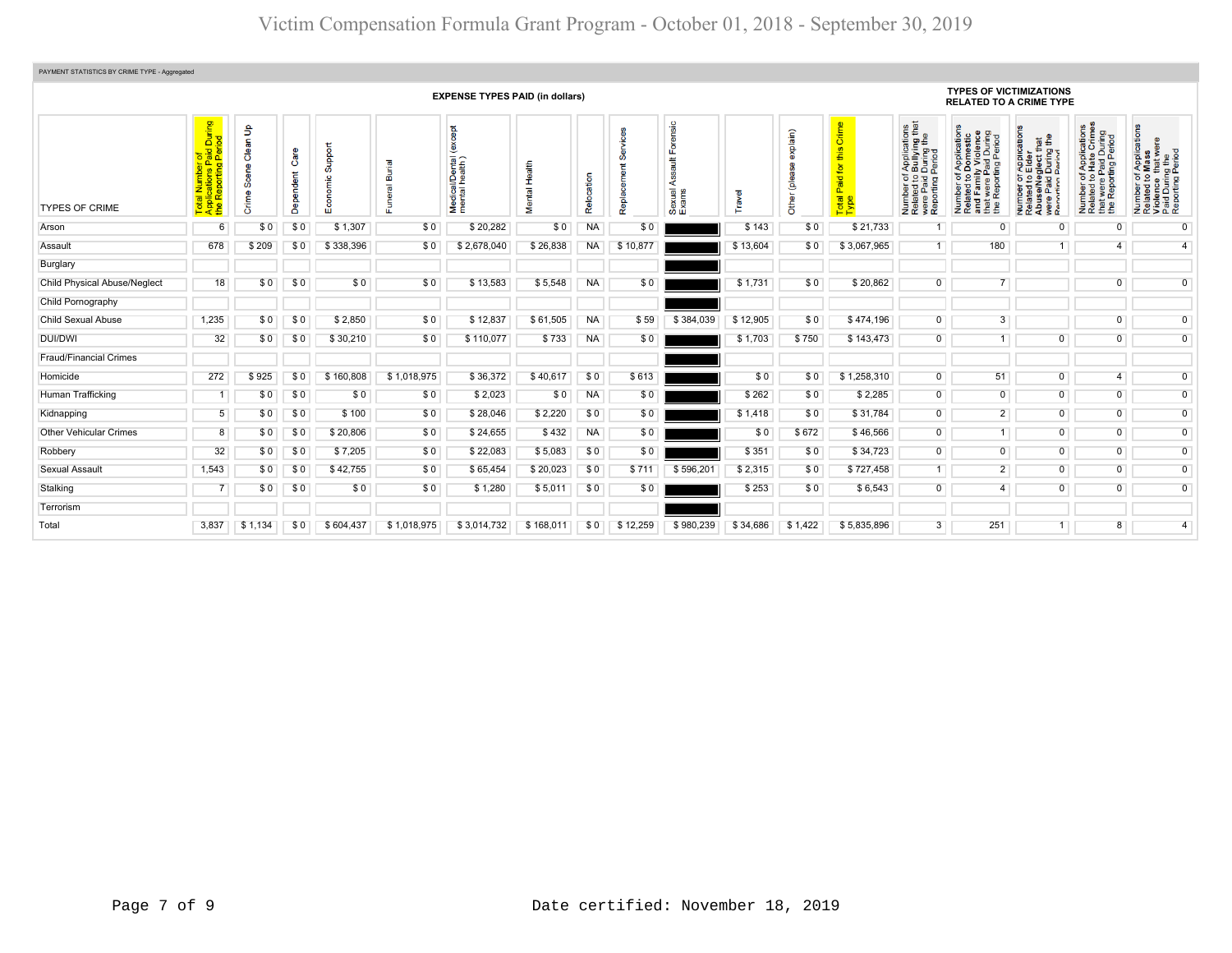# NARRATIVE QUESTIONS

#### 1. **Please explain any significant change in the number of applications received during the reporting period.**

There was a 5.9% increase in new claims received during the reporting period compared to the last reporting period. We believe this increase is a direct result of more outreach being done with VOCA Assistance programs and the launching of the new VCP Online application in the last quarter of the project period.

#### 2. **The average length of time to process an application for claim eligibility for compensation**

Count days from time of receipt of application to decision. 32

Please explain your state's procedure for processing an application for claim eligibility, from time of receipt of application to decision. Once the application is received, it is logged in at the Oklahoma Crime Victims Compensation Board (OCVCB) and then mailed to the District Attorney Victim-Witness Coordinator (VWC) in the county where the crime occurred. The VWC works with the victim and obtains all of the documentation necessary for the Victims Comp Program to make a decision. Once all information has been gathered, the VWC writes a summary report and sends the entire claim packet to the OCVCB. There are two claims examiners who review claims under \$10,000 and make recommendations to the OCVCB Administrator (Note: the Administrator is also the District Attorneys Council Director of Victims Services). Claims \$10,000 and above go before a 3-member Governor appointed Board. Appeals are reviewed by the Board.

#### 3. **Does your state have a victim satisfaction survey?**

Yes

A. Number of victim satisfaction surveys distributed during the reporting period. 898

B. Number of victim satisfaction surveys completed during the reporting period. 86

C. Number of surveys that indicated satisfaction with the victim compensation program during the reporting period. 76

### 4. **Please describe any emerging/major issues or notable trends that were encountered in your state that had an impact on your program's ability to meet the needs of crime victims during the reporting period.**

A major trend we have encountered is the push for criminal justice reform and increased sensitivity by the Courts and Legislature in the amounts of fees and fines being paid by offenders. This new trend has resulted in a reduction in victim compensation assessments (VCA) ordered to be paid by offenders. The decrease in revenue has not yet impacted the programs ability to meet the needs of crime victims. Other emerging trends are the changes in drug crimes. Drug crimes that were once felonies with a victims compensation assessment of \$45 are now misdemeanors, with a victims compensation assessment of \$30, if there is any charge at all. In addition, there is an increased desire to lower prison populations; therefore, the Governor is approving record numbers of commutations than ever before.

#### 5. **Please describe in detail efforts taken to serve Victims of Federal Crime during the reporting period.**

The Victims Compensation Board staff has regular communication with the Victim Specialists in the three U.S. Attorney Offices, as well as the FBI. All are trained on benefits available through the Crime Victims Compensation Program and we have meetings 4 times annually to discuss issues impacting crime victims. In addition, we meet together for Roundtable Discussions in Indian Country, coordinated by the U.S. Attorney Offices. This is a continuation from the State-Tribal Crime Victims Liaison Demonstration Grant previously funded by OVC.

## 6. **Please describe any notable activities during the reporting period that improved the process of victim compensation services.**

OVC funded a partnership between the non-profit program, Heart4Victims and Oklahoma Crime Victims Compensation Program to develop an online victims compensation application which would enable victims to both sign the application and upload documents to support their application. Included in this application is a notification system that enables the program to communicate with the victim via the online application, which is ideal for victims and/or claimants that move frequently. We anticipate this new application will help reduce the number of claims being declined due to insufficient information needed to make a decision and loss of contact with the claimant. In addition, we are hopeful VCP Online will speed up the claim completion time in the District Attorneys Offices. Phase I went live in July. A great deal of time has been spent by OCVCB staff training advocates in the field who work in DA Offices and are responsible for gathering documents necessary to make a decision on claims. The decentralized staff has been trained on the application and is also able to communicate with the victim and/or claimant via VCP Online.

## 7. **Please describe in detail ways in which your state used VOCA Administrative funds and the impact of these funds on the state's ability to improve victim compensation services during the reporting period.**

Administrative funds were used to support the administration of the grant in the following ways: Personnel & Benefits [\\$60,507.83](https://60,507.83); Travel \$[1,100.23;](https://1,100.23) Supplies \$531.50; Maintenance & Operation \$[6,418.62;](https://6,418.62) Dues [\\$2,000.00](https://2,000.00)

## 8. **Were there any laws, initiatives, or policy changes in your state regarding victim compensation during the reporting period? If yes, please briefly describe them and their impact.**